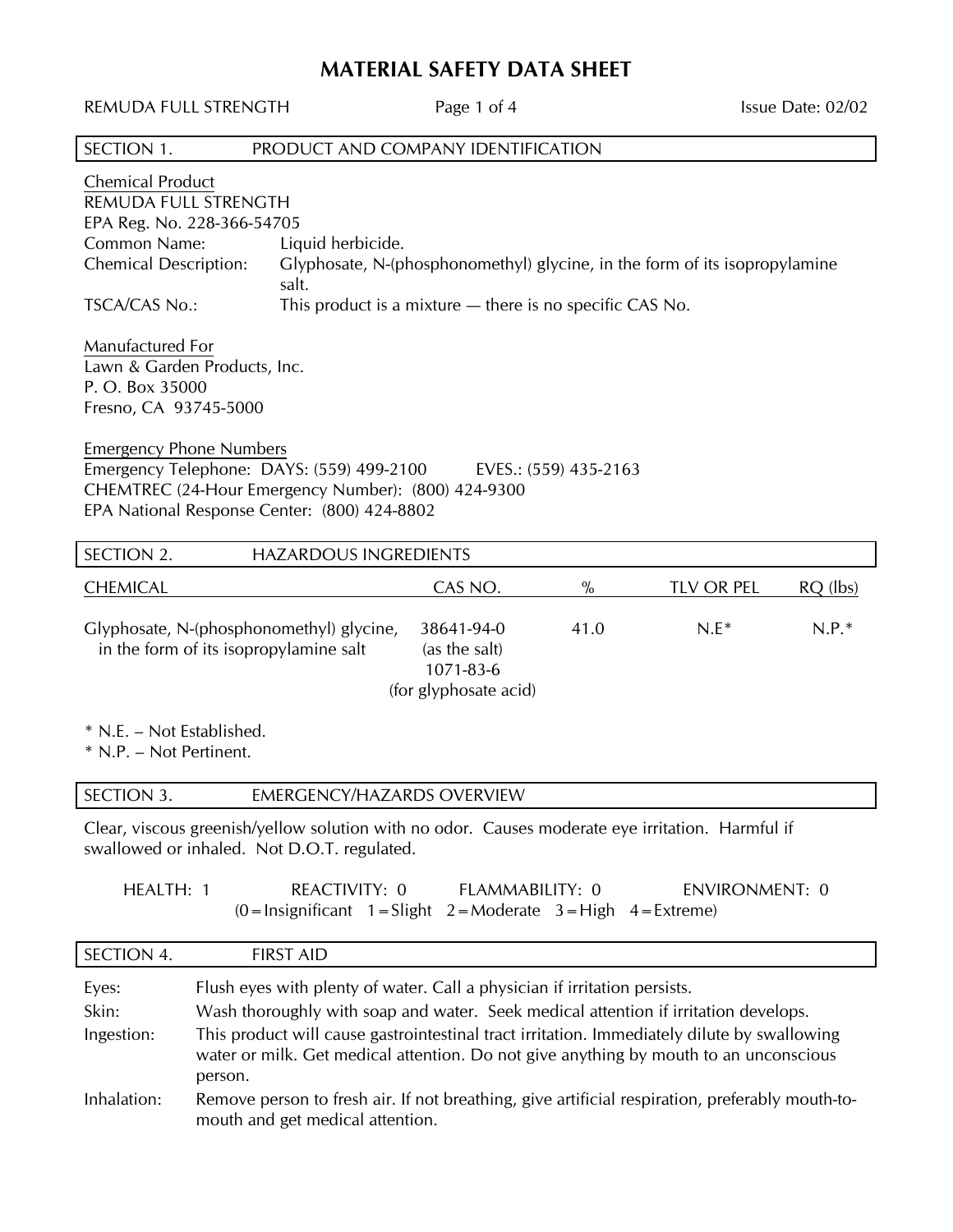## SECTION 5. FIRE AND EXPLOSION HAZARDS

| Flash Point:                                              | None.                                                                                                                                             |
|-----------------------------------------------------------|---------------------------------------------------------------------------------------------------------------------------------------------------|
| Test Method:                                              | Not available.                                                                                                                                    |
| LEL Flammable Limits:                                     | Not available.                                                                                                                                    |
| UEL Flammable Limits:                                     | Not available.                                                                                                                                    |
| <b>Autoignition Temperature:</b>                          | Not determined.                                                                                                                                   |
| Flammability Classification:                              | Nonflammable.                                                                                                                                     |
| Known Hazardous Products of Combustion:                   | $CO2$ , $CO2$ , $NOx$                                                                                                                             |
| Properties that Initiate/Contribute to Intensity of Fire: | Not known.                                                                                                                                        |
| Potential For Dust Explosion:                             | None.                                                                                                                                             |
| Reactions that Release Flammable Gases or Vapors:         | Not known.                                                                                                                                        |
| Potential For Release of Flammable Vapors:                | Not known.                                                                                                                                        |
| Unusual Fire & Explosion Hazards:                         | None.                                                                                                                                             |
| Extinguishing Media:                                      | Water, dry chemical, carbon dioxide or<br>alcohol foam.                                                                                           |
| Special Firefighting Procedures:                          | Wear positive pressure, self-contained<br>breathing apparatus and goggles. Avoid<br>inhalation of vapors and fumes. Contain any<br>liquid runoff. |

| SECTION 6. | SPILLS AND LEAKS                                                                                    |
|------------|-----------------------------------------------------------------------------------------------------|
|            | Containment: Prevent product spillage from entering drinking water supplies or streams.             |
|            | بالمحمودات والمستحدث والمسترام والمستحدث والمستحدث والمستحدث والمسترام والمستلف والمستحدث والمستحدث |

Clean Up: Collect liquid or absorb onto absorbent material and package for proper disposal. Evacuation: Not necessary.

| SECTION 7.               | STORAGE AND HANDLING                                                                                                                                                                                                                                                                                                                                                                                                                                                                                                        |
|--------------------------|-----------------------------------------------------------------------------------------------------------------------------------------------------------------------------------------------------------------------------------------------------------------------------------------------------------------------------------------------------------------------------------------------------------------------------------------------------------------------------------------------------------------------------|
| Storage:                 | Store in original container in a cool, well-ventilated, dry place at temperatures<br>above $0^{\circ}F$ (-12 $^{\circ}C$ ) to keep product from crystallizing. Crystals will settle to the<br>bottom. If allowed to crystallize, place in a warm room 68°F (20°C) for several<br>days to redissolve and shake or roll to mix well before using. Product is stable<br>under normal conditions of storage and handling for at least 5 years. Do not<br>store near food or feeds. Do not stack pallets more than two (2) high. |
| Transfer Equipment:      | Transfer product using chemical-resistant plastic or stainless steel tanks, pumps,<br>valves, etc.                                                                                                                                                                                                                                                                                                                                                                                                                          |
| Work/Hygienic Practices: | Keep out of reach of children. Causes moderate eye irritation. Harmful if<br>swallowed or inhaled. Avoid contact with eyes, skin and clothing. Avoid<br>breathing spray mist. Wash thoroughly with soap and water after handling.<br>Remove and wash contaminated clothing before reuse. Keep children and pets<br>off the treated area until sprays have dried.                                                                                                                                                            |

| SECTION 8.   | PERSONAL PROTECTIVE EQUIPMENT                                                                                                                    |
|--------------|--------------------------------------------------------------------------------------------------------------------------------------------------|
| Eyes:        | Chemical dust/splash goggles or full-face shield to prevent eye contact. As a general rule,<br>do not wear contact lenses when handling.         |
| Skin:        | Long-sleeved shirt, long pants, shoes plus socks and protective eyewear.                                                                         |
| Respiratory: | Not normally needed. If use generates an aerosol mist or respiratory irritation, use NIOSH-<br>approved dust/mist respirator (such as 3M #8710). |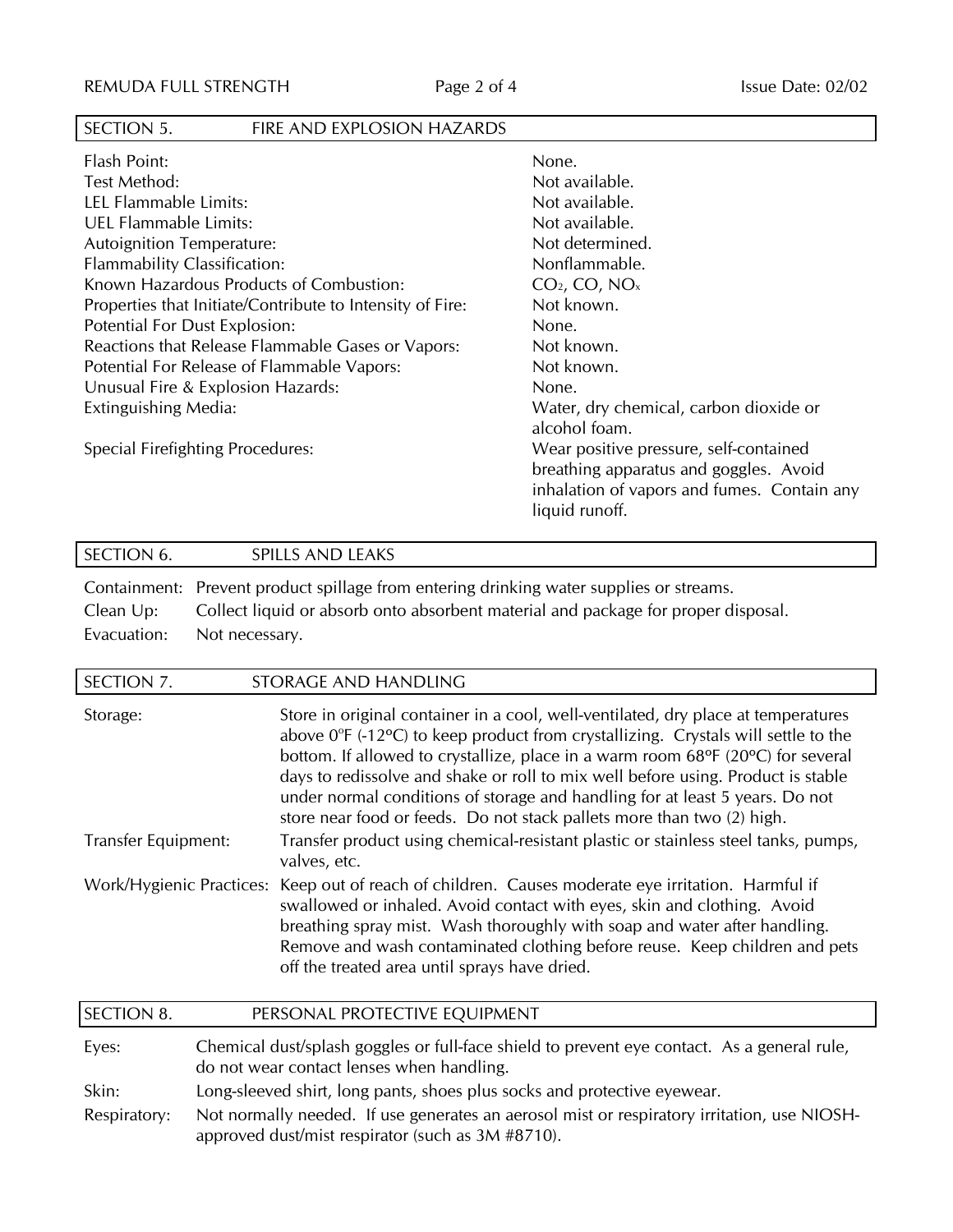## REMUDA FULL STRENGTH Page 3 of 4 Issue Date: 02/02

Ventilation: Recommended but no TLV established.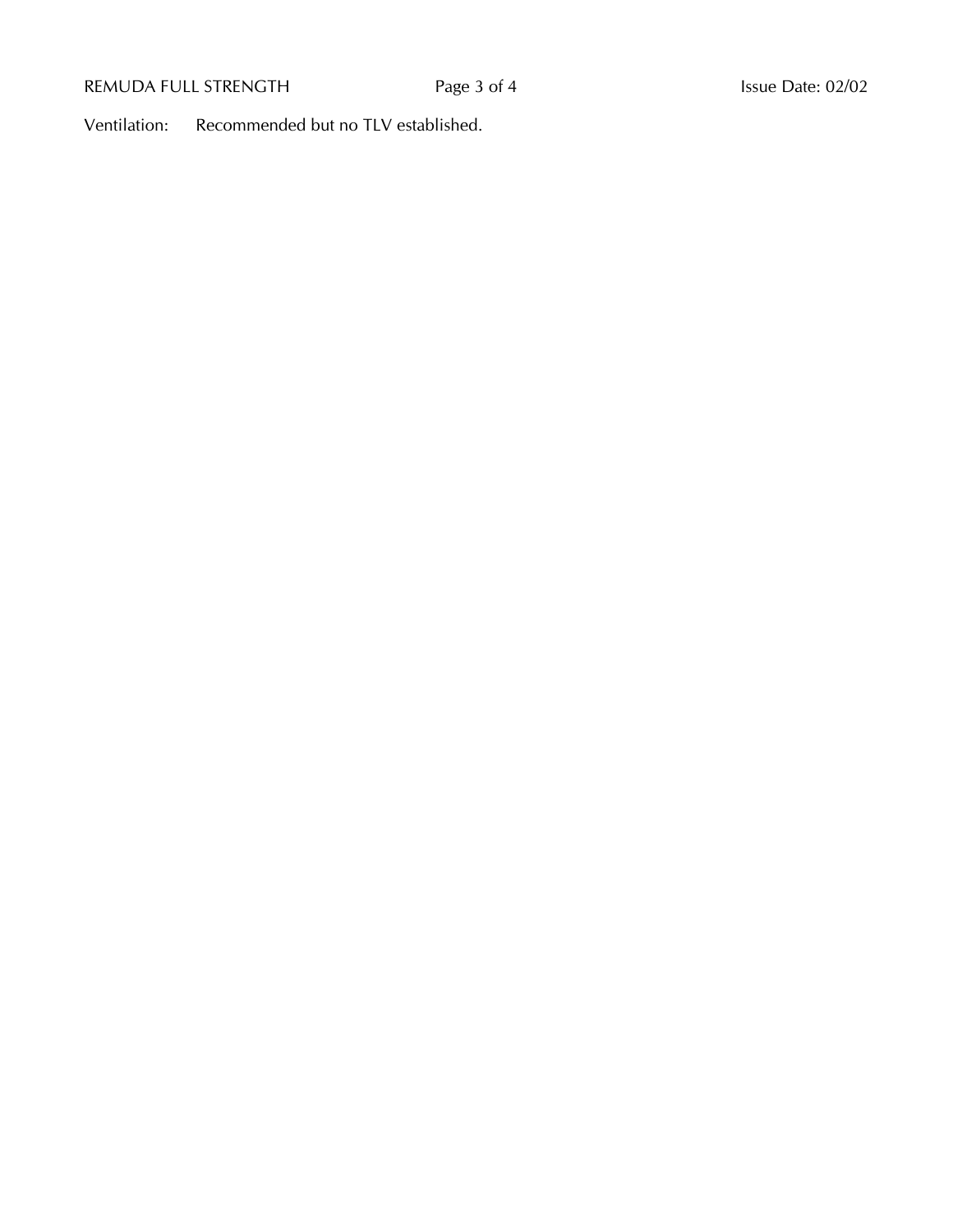#### SECTION 9. PHYSICAL AND CHEMICAL DATA

| Appearance:                                 | Clear, viscous greenish/yellow solution. |
|---------------------------------------------|------------------------------------------|
| Odor:                                       | Odorless at 23 degrees C.                |
| pH:                                         | 4.84 (1% solution)                       |
| Vapor Pressure:                             | Not available.                           |
| Vapor Density $(Air = 1)$ :                 | Not available.                           |
| <b>Boiling Point:</b>                       | Not available.                           |
| <b>Freezing Point:</b>                      | Not available.                           |
| Water Solubility:                           | Emulsifiable.                            |
| Density:                                    | $9.67$ lbs./gal.                         |
| Evaporation Rate:                           | Not available.                           |
| Viscosity:                                  | Not available.                           |
| % Volatile by Vol.:                         | Not available.                           |
| <b>Octanol/Water Partition Coefficient:</b> | Not available.                           |
| Saturated Vapor Concentration:              | Not available.                           |

#### SECTION 10. STABILITY AND REACTIVITY

| Stability:                               |
|------------------------------------------|
| <b>Conditions To Avoid:</b>              |
| Incompatibility:                         |
| <b>Hazardous Decomposition Products:</b> |
| Hazardous Polymerization:                |

Stable. None known. Avoid acids and bases. None. Will not occur.

#### SECTION 11. POTENTIAL HEALTH EFFECTS

Acute Effects: Eyes: Moderately irritating. FIFRA Category III. Skin: Slightly irritating. LD<sub>50</sub> (rabbit): >5000 mg/kg. Ingestion: May cause irritation of the gastrointestinal tract. Oral LD<sub>50</sub> (rat):  $>$  5,000 mg/kg. Inhalation: Slightly irritating.  $LD_{50}$  (rat):  $> 5000$  mg/kg. Subchronic Effects: None known. Chronic Effects: None known.

#### SECTION 12. ECOLOGICAL INFORMATION

| Algal/Lemna Growth Inhibition:      | Slightly to moderately toxic. |
|-------------------------------------|-------------------------------|
| Toxicity to Fish and Invertebrates: | Slightly to moderately toxic. |
| Toxicity to Plants:                 | Toxic.                        |
| Toxicity in Birds:                  | Practically non-toxic.        |